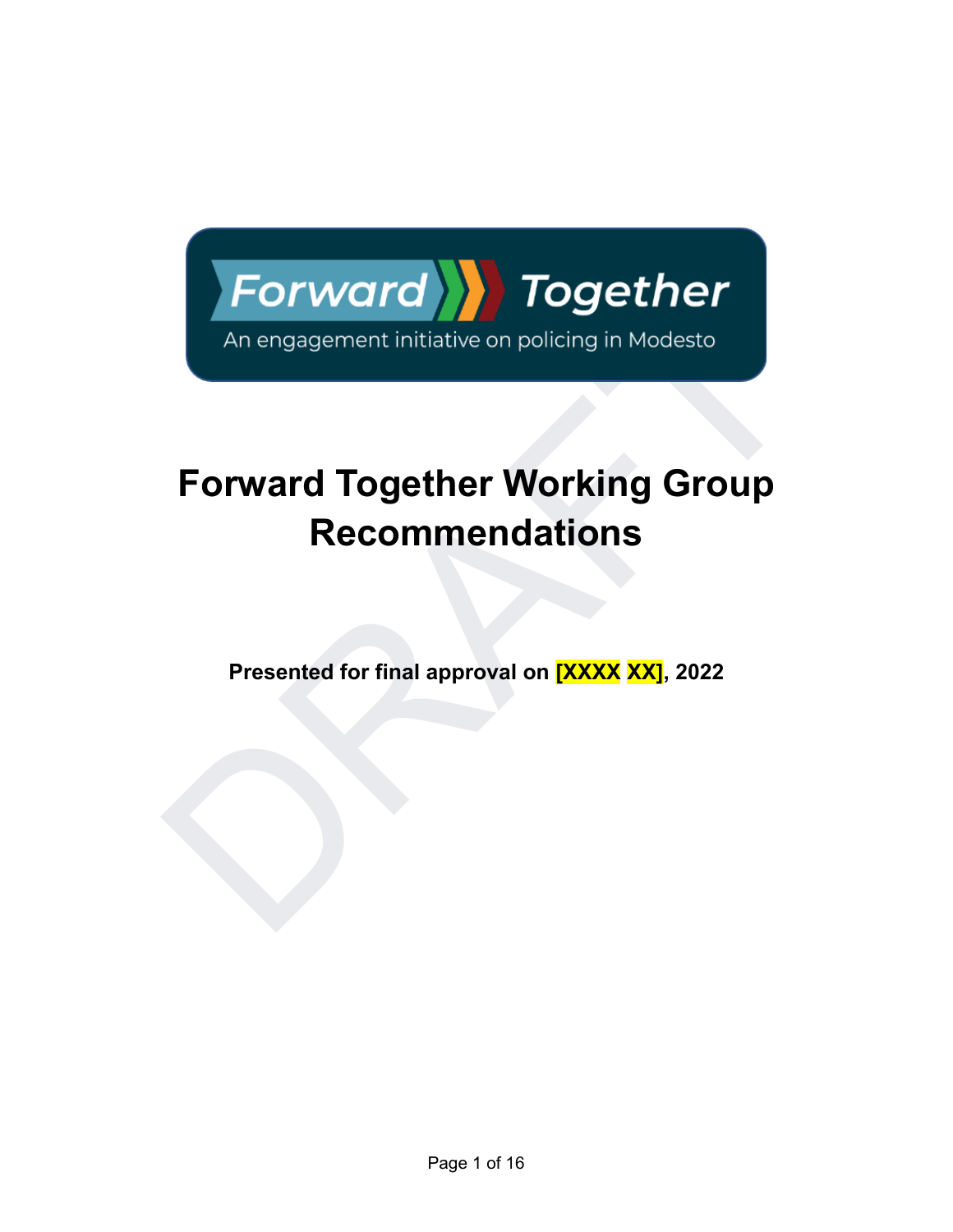

# **Table of Contents**

| I. Executive Summary                   | $\mathbf{3}$              |
|----------------------------------------|---------------------------|
| I.A Process and Timeline               | $\ensuremath{\mathsf{3}}$ |
| I.B Summary of Recommendations         | 4                         |
| II. Ad Hoc Group Reports               | $\overline{\mathbf{7}}$   |
| <b>II.A Policies and Practices</b>     | $\overline{7}$            |
| II.B Alternate Response Models         | 9                         |
| II.C Accountability                    | 13                        |
| III. Final Reflections and Conclusions | 16                        |
|                                        |                           |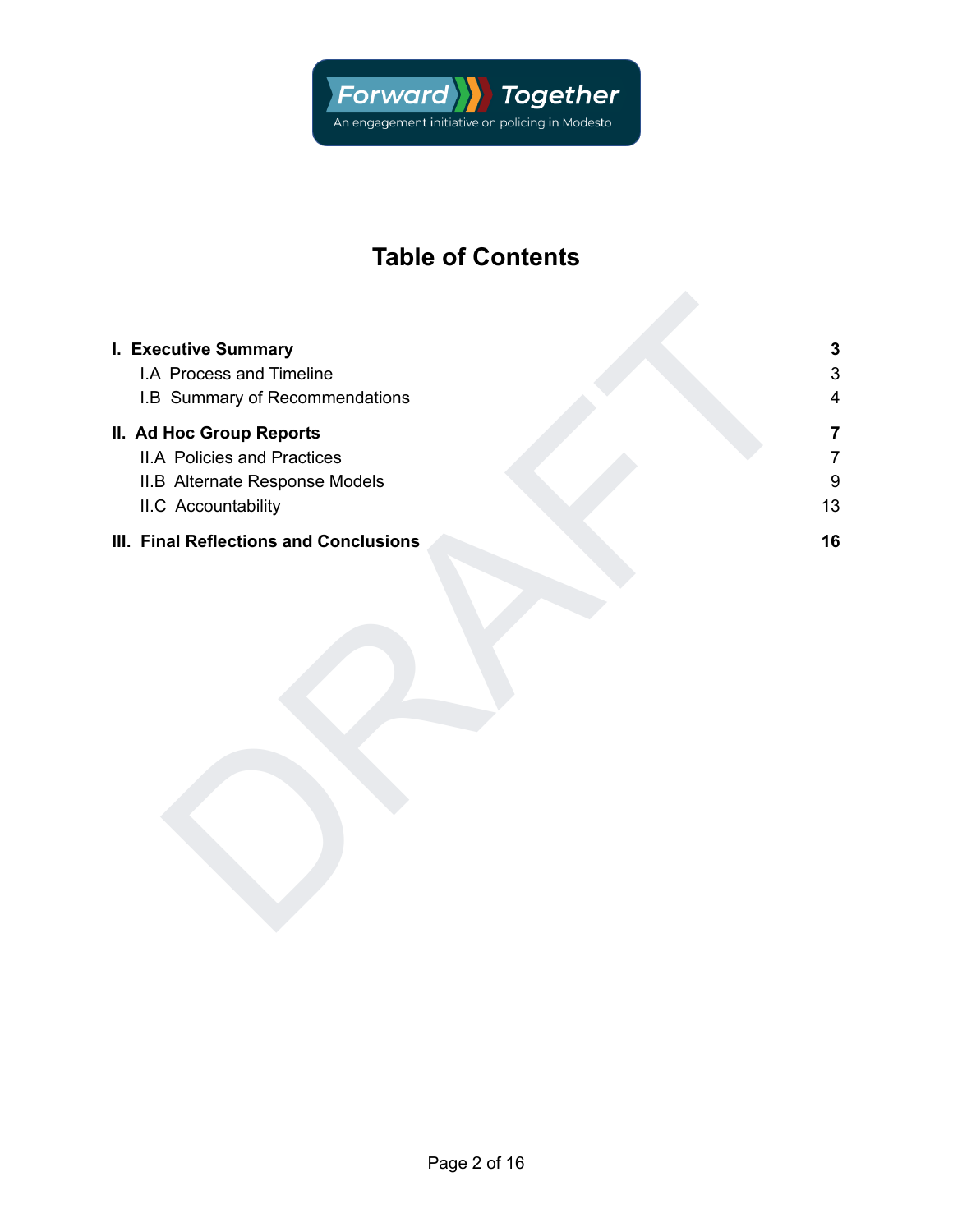

## <span id="page-2-0"></span>**I. Executive Summary**

The Forward Together working group was created by the City Council on June 8, 2021, and tasked with researching the themes of the Forward Together initiative and returning to Council with recommendations. These themes were determined by Council based in large part on community input collected at the May 22, 2021 Forward Together listening session. They are:

- **Policies and Practices** that support safety, fairness and equity throughout the department and the community.
- **Alternate Response Models** that ensure the right type of response and resources are applied to a situation.
- **Accountability** for police conduct, decisions and how they impact the Modesto community.

Due to the complexity and importance of this subject matter the City sought participation from a broad and diverse group of stakeholders who agreed to commit the time and effort necessary to make thoughtful recommendations. After roughly a year of research and deliberation we are ready to present a set of recommendations that we believe are significant and impactful, responsive to the goals of the Forward Together initiative, and areas of broad consensus among relevant stakeholders.

#### <span id="page-2-1"></span>**I.A Process and Timeline**

Unity input collected at the tway 22, 2021 Porward logetter listening session. They are:<br>
Policies and Practices – that support safety, fairness and equity throughout the<br>
department and the community.<br>
Alternate Response The Forward Together working group met for the first time on July 20, 2021. Our first task was to establish the procedures and structure that would be necessary for completing our work. As directed by Council, the working group received applications from community members and appointed four additional members to serve on the working group (for a total of 27 members). The working group also elected a chair and vice chair and assigned members to three ad hoc groups corresponding to the three themes of our work, Policies and Practices, Alternate Response Models, and Accountability. This organizational structure was largely developed and put in place over the course of our first three work group meetings in July, September, and October of 2021.

The next phase of our work consisted of a series of four educational meetings that were meant to provide the workgroup with foundational knowledge in each of our three areas of focus: Policies and Practices (October), Alternative Response Models (November), and Accountability (December and January). These meetings featured presentations from the Modesto Police Department, Stanislaus County Behavioral Health and Recovery Services, and a panel of experts on civilian oversight and review. After each of these meetings the associated ad hoc group began holding meetings to review the information from the presentations, collect additional information, and begin developing recommendations. Several members of the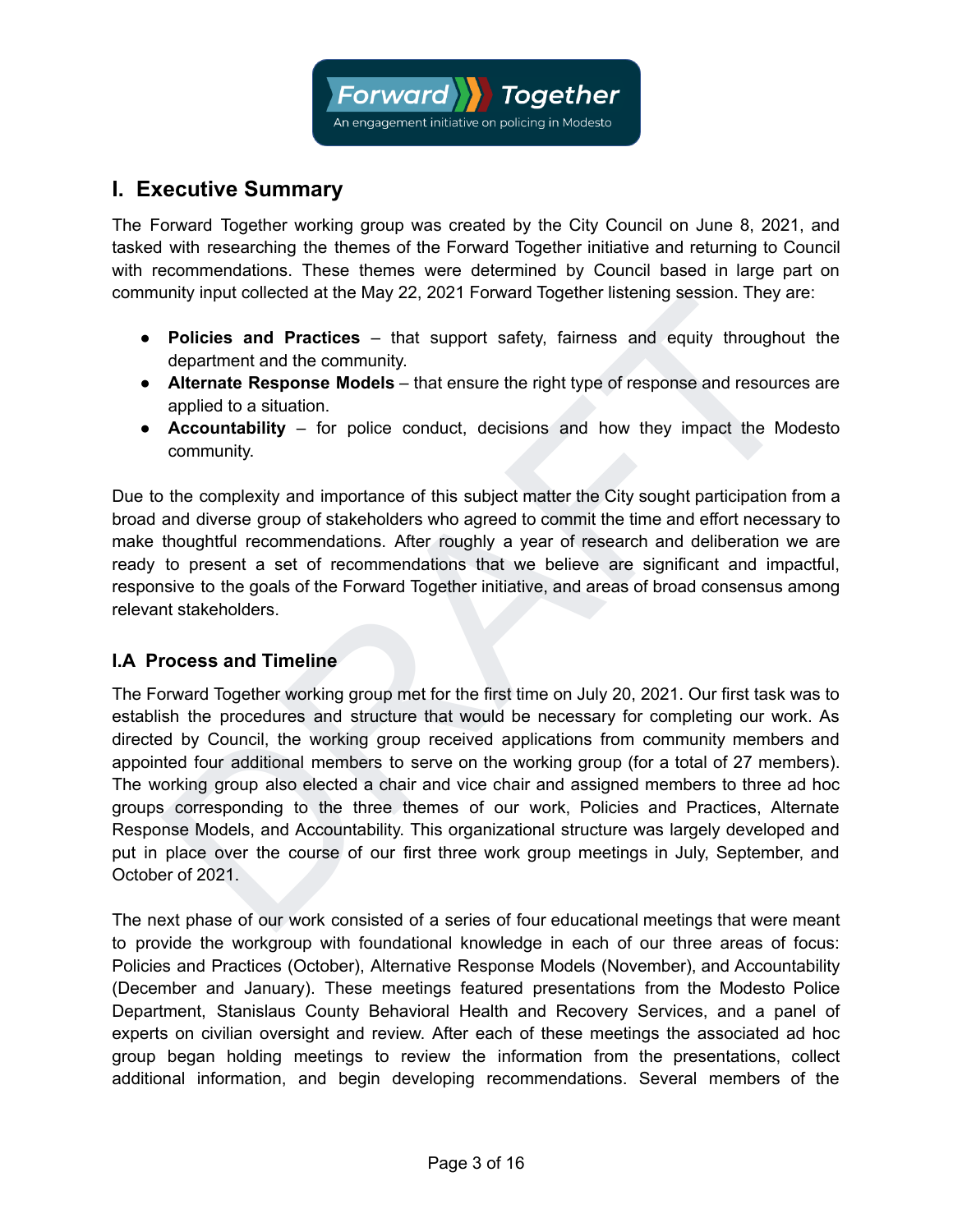

working group engaged in additional learning by participating in the Department's force option simulator and officer ride-along programs.

If the workgroup and members of the public. These presentations were given during our<br>ay and largents and recommendations. Draft recommendations were presented and reviewed<br>and reports and recommendations. Draft recommenda Once the ad hoc groups began to align on recommendations in their respective subject areas, they reported back to the full work group to share their thinking and receive feedback from the rest of the workgroup and members of the public. These presentations were given during our February and March work group meetings. With this feedback the ad hoc groups began drafting their final reports and recommendations. Draft recommendations were presented and reviewed at our April work group meeting. After reviewing the draft recommendations as a working group, we received additional feedback at community meetings sponsored by local organizations including the Stanislaus NAACP, the West Modesto People of Action Council, Faith in the Valley, the Stanislaus ACLU, and Valley Improvement Projects (feedback and insights from these meetings are summarized in section III below). Final revisions were made based on feedback from the workgroup and the community and the final recommendations were presented for final approval at our **[TBD]** meeting.

#### <span id="page-3-0"></span>**I.B Summary of Recommendations**

Here we give a summary of our key recommendations. Additional background and motivation and further recommendations are provided in the ad hoc group reports in section II below.

#### *Policies and Practices*

A common theme that emerged in all three ad hoc groups is the need for ongoing community engagement, and this was particularly true in the policies and practices ad hoc group. Members of this group had numerous, wide-ranging discussions on a range of issues including juvenile arrest rates, use of force, and accountability, and examined several particular policies in detail. Each of these discussions required significant learning from the group members and openness from the department. We are proud of the depth and breadth of these conversations and feel they can serve as a model for future community engagement efforts.

In the ad hoc group report below (section II.A below) we present a wide range of policy ideas and proposals that are the result of months of education, consideration, and deliberation. While we did not reach consensus on all of these proposals, our recommendation is that the City further consider and develop these ideas, and that this process utilize the auditor and review board described in our accountability recommendations.

#### *Alternate Response Models*

In the alternate response models ad hoc group we found almost immediate alignment between all stakeholders on the concept and need for increased alternate response capacity. With this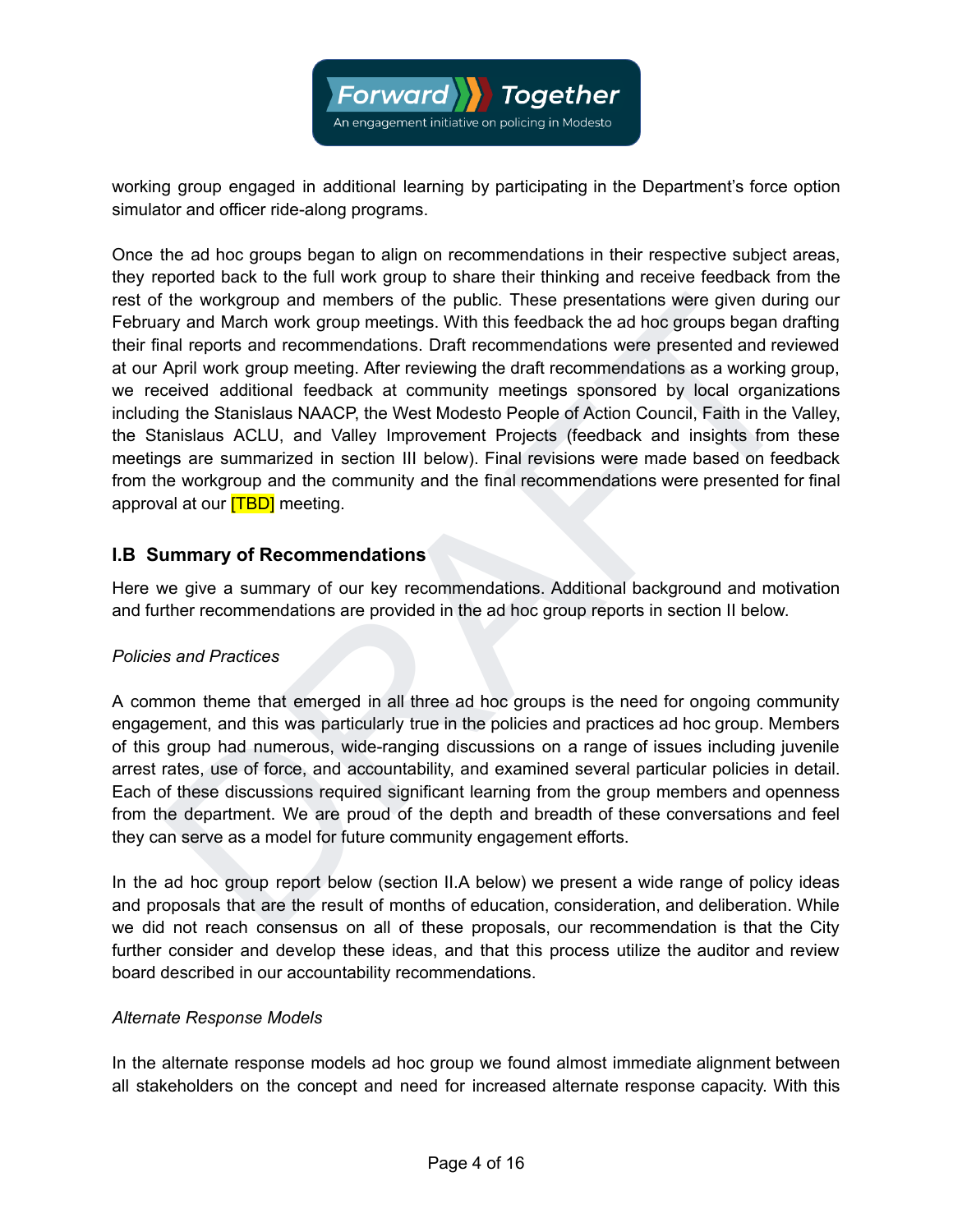

broad agreement our work very quickly turned to understanding the details of existing programs and the logistics of growing these programs.

e (roughly 11% of all calls that year) as pertaining to unhoused individuals and/or<br>uals suffering from some form of mental illness. Of these calls 6,945 were identified as<br>some indication of a safety risk for the respondi A helpful guidepost in our discussion is an analysis of 2020 calls for service presented by Chief Gillespie at the November working group meeting. This analysis identified 19,238 calls for service (roughly 11% of all calls that year) as pertaining to unhoused individuals and/or individuals suffering from some form of mental illness. Of these calls 6,945 were identified as having some indication of a safety risk for the responding officer and 12,293 did not have an identified safety risk. The calls without an indication of safety risk were identified as good candidates for the City's Community Health and Assistance Team (CHAT) program and the calls with a safety risk indication were identified as good candidates for the Mobile Crisis Emergency Response Team (MCERT) program. It was also communicated to the ad hoc group that this call analysis is preliminary and that the true level of need for alternate response could be significantly greater.

Our first recommendation is that the City scale up the CHAT and MCERT programs to at least the capacity needed to handle the call volume identified in the 2020 analysis. In a subsequent ad hoc group meeting Chief Gillespie presented a preliminary plan for scaling up the CHAT program to this level. This plan called for 11 full-time staff and had an initial cost of approximately \$1,153,568 and an ongoing cost of approximately \$1,012,000 per year. We had a somewhat less detailed discussion about growing the MCERT program, but it was suggested that \$500,000 per year would serve as a rough estimate for the ongoing cost.

While these costs are not insignificant (about 1% of the 2021-22 general fund budget) we feel this should be a priority among priorities for the City. We believe that these programs will provide better services to the community when they are utilized, allow MPD to make better use of limited policing resources, and will be highly cost effective.

Another advantage of this approach is the relative availability of qualified staff. At an ad hoc group meeting we received an informal and preliminary report that suggested the city had received an abundance of high quality applications for the current CHAT program vacancies. This is particularly encouraging at a time when cities and counties across the country struggle to fill vacant police officer and mental health clinician positions. We recommend the City seize this opportunity to grow the CHAT program in particular and prioritize worker retention, especially considering the demanding nature of the work and the possibility for burnout.

While state and federal grant funds are and should be utilized as much as possible, we recommend that the city make a commitment to take whatever actions are needed to secure the kind of long-term stability that is needed to grow these programs.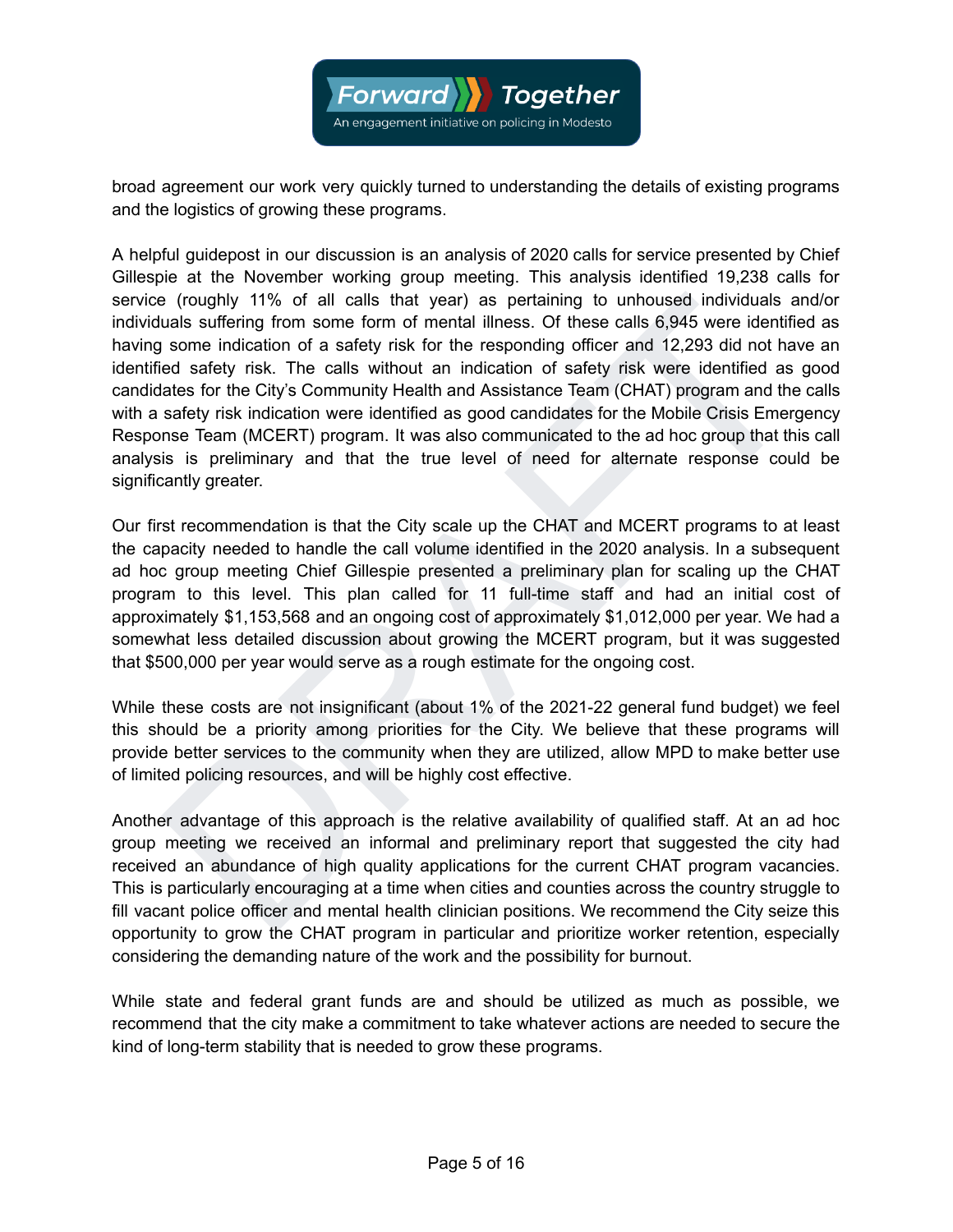

We further recommend that the city continue to use a data-driven approach to identify additional need for alternate response programs and scale up capacity accordingly. We also recommend that the Modesto Police Department continue to work closely with Stanislaus County Behavioral Health and Recovery Services on the development of these programs and seek greater community engagement from stakeholder groups to oversee and make recommendations related to these programs.

#### *Accountability*

The accountability ad hoc group had the formidable task of understanding both the Modesto Police Department's current accountability procedures as well as the many forms of civilian oversight that have been implemented in other jurisdictions. To this end the working group received presentations from MPD (at our December meeting) as well as a panel of experts with experience working in different oversight systems (at our January meeting).

A common and useful classification system divides oversight models into four categories, (1) review-focused models that rely primarily on a community advisory board, (2) auditor-focused models that employ a professional auditor to oversee department-led investigations, (3) investigation-focused models that conduct wholly independent investigations, and (4) hybrid models that combine features of different model types.<sup>1</sup>

After significant research and discussion we are recommending that the City implement a hybrid oversight system combining features of the auditor and review models of oversight, and that the City of Anaheim's oversight system be used as a reference.

the bility<br>countability<br>countability ad hoc group had the formidable task of understanding both the Modesto<br>Department's current accountability procedures as well as the many forms of civilian<br>phe that have been implemente We are making this recommendation because we believe that trust between MPD and the community would be improved by the right balance of the professional oversight and transparency of an auditor-focused model along with the community engagement and participation of a review-focused model (while avoiding the much greater expense and significant difficulties of implementing an investigation-focused model) and we believe that the city of Anaheim has done an admirable job of achieving this balance.

In designing this program it will be essential that the independent auditor is someone who can earn the trust of both the community and law enforcement. To that end we recommend that a diverse group of stakeholders be included in the selection process; that the auditor have the ability to receive complaints and full access to police records and evidence relevant in internal affairs investigations; and that the auditor be empowered to make public reports of their work to the extent allowable by law.

<sup>1</sup> see for example, [Civilian Oversight of Law Enforcement | Assessing the Evidence](https://d3n8a8pro7vhmx.cloudfront.net/nacole/pages/161/attachments/original/1481727974/NACOLE_AccessingtheEvidence_Final.pdf), De Angelis, Rosenthal, and Buchner, OJP Diagnostic Center and National Association for Civilian Oversight of Law Enforcement (NACOLE)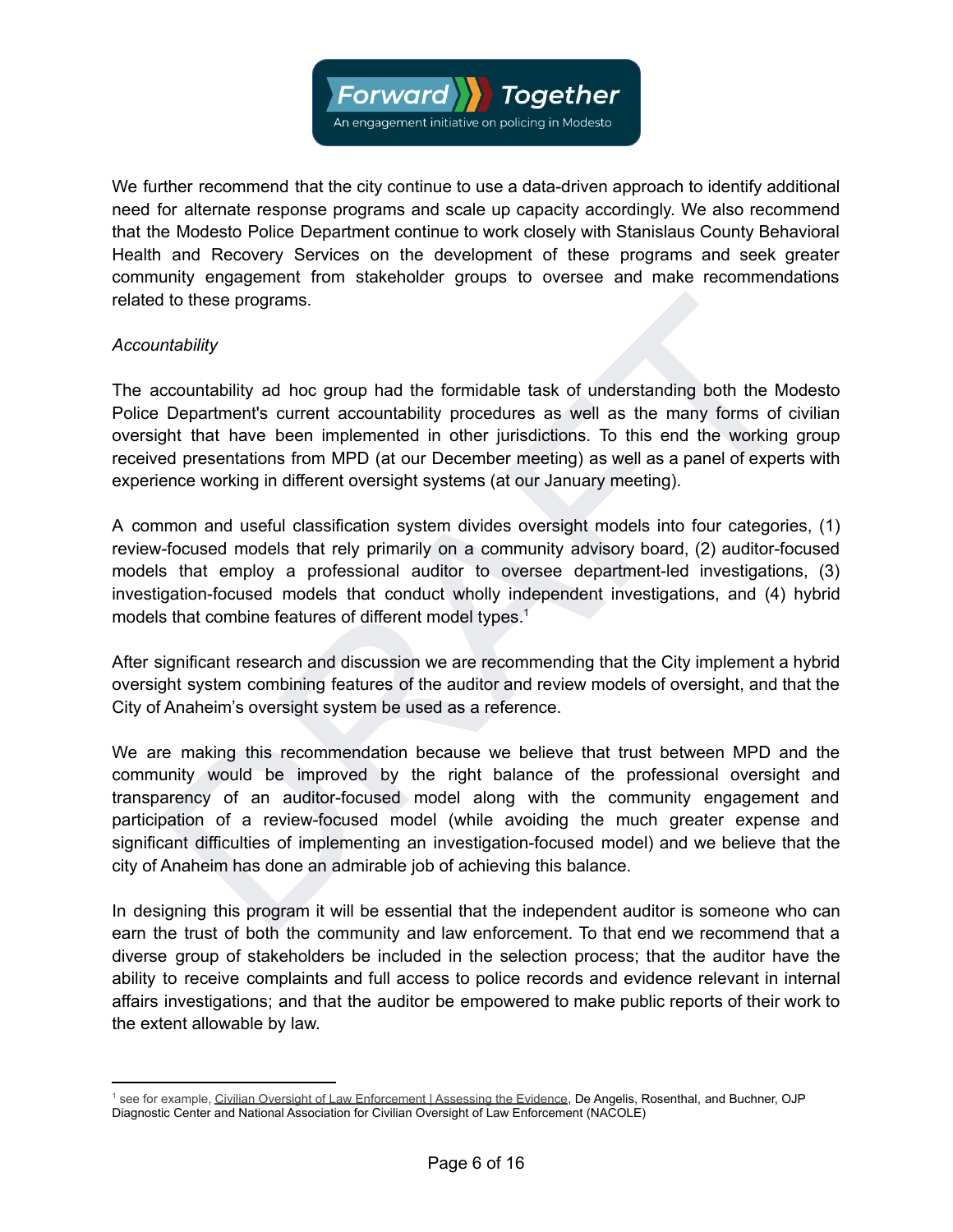

It will also be important that the review board is able to raise community concerns to the City, as well as to help disseminate information back to the community. We believe that our work on this working group provides a blueprint for what this could look like and we encourage the city to build on this model to create a long-term structure for community engagement.

## **II. Ad Hoc Group Reports**

We now provide more detailed reports on the work and results of each of the ad hoc groups and a complete description of our recommendations.

#### <span id="page-6-1"></span>**II.A Policies and Practices**

<span id="page-6-0"></span>**d Hoc Group Reports**<br>we provide more detailed reports on the work and results of each of the ad hoc groups and<br>plete description of our recommendations.<br>Volicies and Practices ad hoc group began with a vast amount of info The Policies and Practices ad hoc group began with a vast amount of information to review and process. This information included department policies and procedures, various reports, audits, and surveys as well as relevant state legislation.<sup>2</sup> At our October working group meeting we received an educational presentation from the department that provided an overview of this information and we collected questions from the full working group. These questions covered a broad range of topics and helped to identify areas of interest for the work group and we spent most of our November ad hoc group meeting reviewing them.

Over our next four monthly ad hoc group meetings (December through March) we continued to educate ourselves and had numerous in-depth discussions that covered a broad range of policies and practices.

Between our March and April meetings we collected written policy proposals from group members based on our prior discussions. These proposals were grouped according to policy goals and reviewed at our April meeting. While we did not reach consensus on all these proposals, and some proposals may need to be further studied and developed, we feel that we have important policy questions that the City should consider:

- 1) **Policy Goal:** Improve relations between the community and the department
	- a) Increase community involvement across all demographics, with an emphasis placed on minority populations. This proposal was inspired in part by an observation that Latinos were underrepresented in some department surveys.
	- b) Consider additional bias-based policing training and refreshers.
- 2) **Policy Goal:** Protect community members' civil rights during interactions with police
	- a) Consider additional civil rights training for police officers
	- b) Sponsor community "Know Your Rights" trainings

 $2$  At the time of writing all of these documents are available on the Forward Together website: [modestogov.com/2733/Documents-Presentations](https://www.modestogov.com/2733/Documents-Presentations)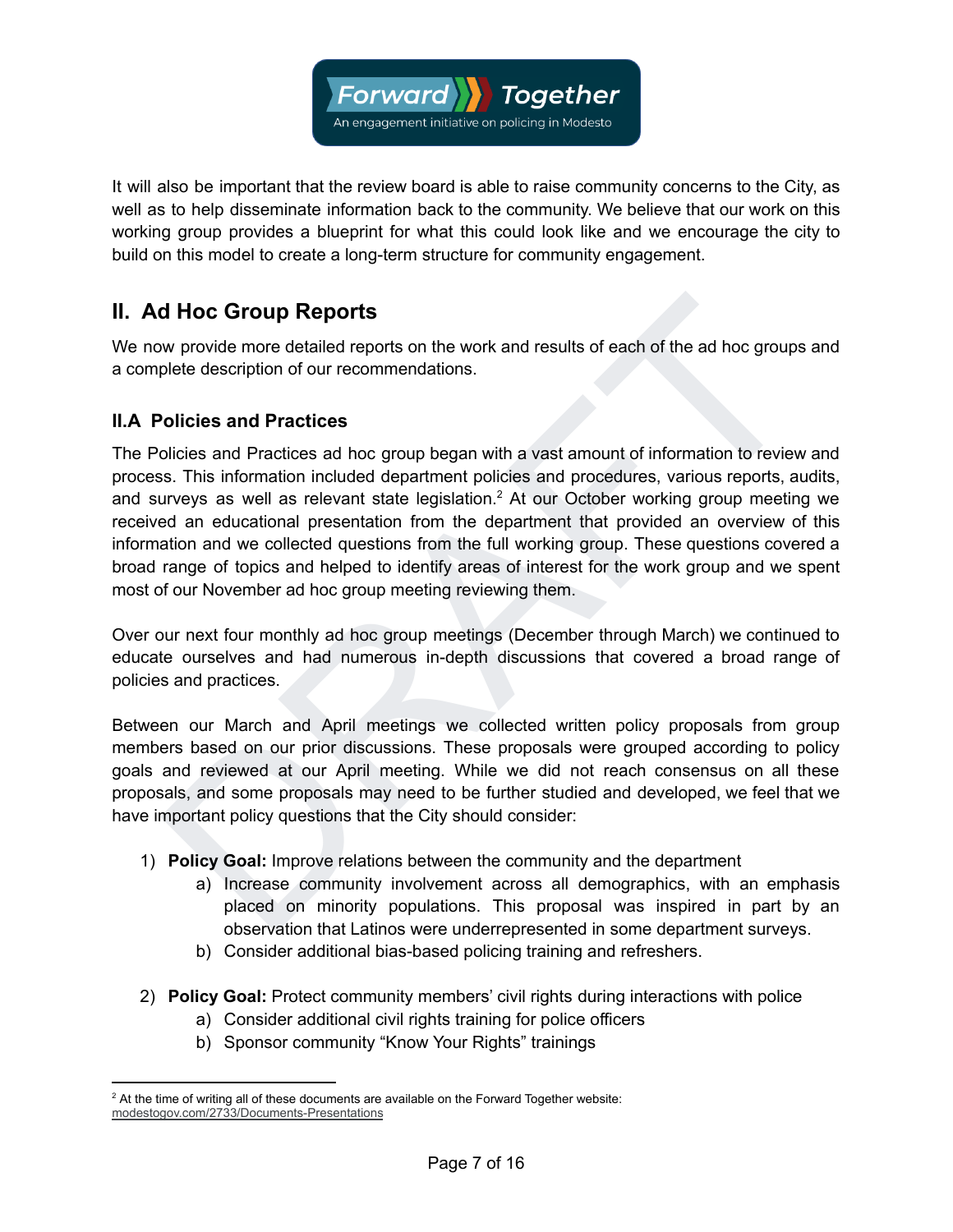

- 3) **Policy Goal:** Reduce youth arrests, particularly among Latino youth
	- a) Collaborate with community groups to focus on reducing youth crimes, especially given what appears to be a disproportionate number of Latino youth arrests
	- b) Ensure equity and fairness in officer interactions with youth, especially Latino youth, and consider developing or expanding programs that offer alternatives to youth arrest and prosecution when appropriate
- 4) **Policy Goal:** Improve MPD officers' access to mental health treatment
	- a) Consider providing more frequent access to mental health treatment, possibly including mandatory treatment for officers involved in critical incidents
- 5) **Policy Goal:** Improve accountability and transparency
	- a) Ensure that the department maintains a record of all police stops
	- b) Consider increasing the review period in the Personnel Management and Review System (PMRS) beyond 12 months (see department procedure 1000.2)
	- c) Consider increased drug testing for police officers, possibly including mandatory administrative drug testing after a critical incident and/or random drug testing
	- d) Consider increasing record retention for complaints and investigations beyond five years
	- e) Implement the recommendations of the Accountability ad hoc group
- 6) **Policy Goal:** Improve officer training
	- a) Continue to utilize and expand scenario training
	- b) Direct independent auditor and review board (recommended by accountability ad hoc group) to review and audit department training
- 7) **Policy Goal:** Review and clarify policy language
	- a) Clarify frequency of periodic training in policy 300.8
- youth, and consider developing or expanding programs that offer alternatives to<br>
youth arrest and prosecution when appropriate<br>
a) Consider providing more frequent access to mental health treatment, possibly<br>
including ma b) Review and clarify standards for use of pain compliance techniques in policy 300.3.3
	- c) Provide clarity on supervisor's responsibility to respond in policy 300.7
	- d) Clarify policy language related to training and community engagement in 418.10 (Mental Illness Commitments) and Policy 470.11 (Crisis Intervention Incidents)
	- e) Consider an outright ban on on-duty political activity (see policy 340.5.8(g))
	- f) Consider requiring internal affairs to annually review their efforts and submit a public report (current language in procedure 402.6 states that internal affairs "should" submit a report to the chief of police)
	- g) Consider modifying carotid control hold policy (300.3.4) to clearly state that carotid control holds are prohibited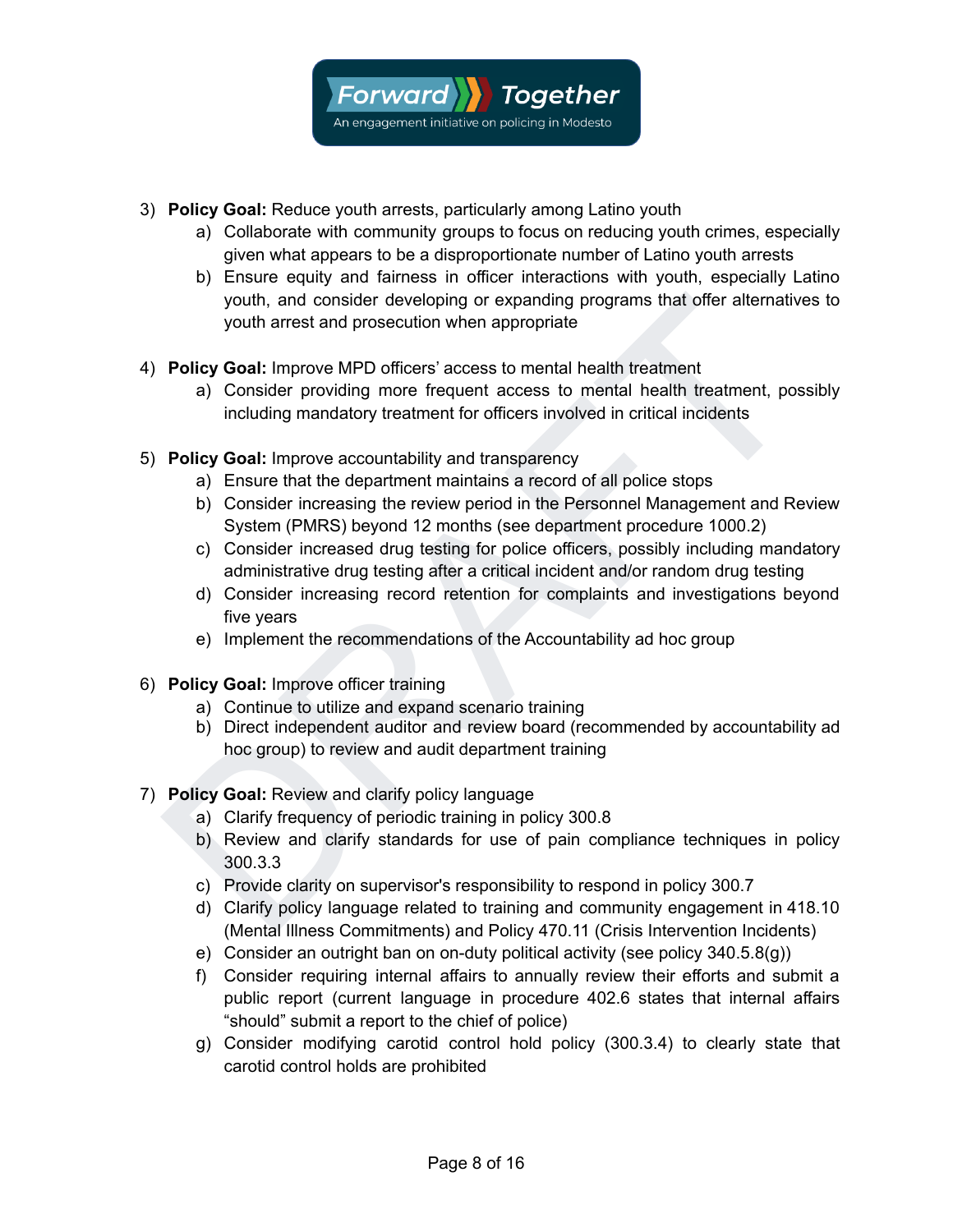

- 8) **Policy Goal:** Review use of force policy to minimize likelihood of death resulting from use of force $3$ 
	- a) Conduct risk assessment and review use of force policy in response to knives or non-blade weapons
	- b) Clarify that force should only be used to prevent flight or evasion (including in a vehicle) when there is a serious and immediate threat of harm
	- c) Consider policy changes to require officers to call for assistance (and whenever possible wait for assistance) in situations where there is a possibility of using lethal force
	- d) Consider policies that mandate the use of a taser as an alternative to shooting in appropriate situations
	- e) Review and strengthen department "stop-shooting protocols" to require officers to stop shooting as soon as possible
	- f) Review and strengthen the medical consideration policy (300.6)
	- g) Develop policies to support and incentivize use of de-escalation tactics

Several of these proposals overlap with current department policies and practices and ongoing initiatives and in those cases we recommend the department continue this work. We also recommend that the review board recommended by the accountability ad hoc group be involved in developing these proposals further.

#### <span id="page-8-0"></span>**II.B Alternate Response Models**

The Alternative Response Model Ad Hoc group began to meet in December of 2021 and is made up of a diverse group from the Modesto community.

vehicle) when there is a serious and immediate threat of harm<br>c) Consider policy changes to require officers to call for assistance (and whenever<br>possible wait for assistance) in stuations where there is a possibility of u The group includes community members who represent families and organizations that are highly interested in finding alternate ways the police can respond to non-violent disturbance calls and mental health crisis calls. The members come from the National Alliance for the Mentally Ill (NAMI), the ACLU, the Stanislaus Tuolumne Central Labor Council, City Ministry Network, the Chamber of Commerce, the Modesto Police Officers Association, and Stanislaus County Behavioral Health and Recovery Services. Police department and city staff were also present to help answer questions and provide information.

At our first meeting, the team discussed the presentation on Alternative Response Models that had been shared at a Forward Together meeting. We asked additional questions of Chief Gillespie regarding the alternative models already in place in Modesto (HEART – Homeless Engagement and Response Team, & CARE – County Assessment Response Engagement team) as well as the research that had been done to discover models in other cities – such as the CAHOOTS model in Eugene, OR.

<sup>3</sup> This set of proposals were largely inspired by: *When police kill*, Franklin Zimring (2017), see Chapter 11 in particular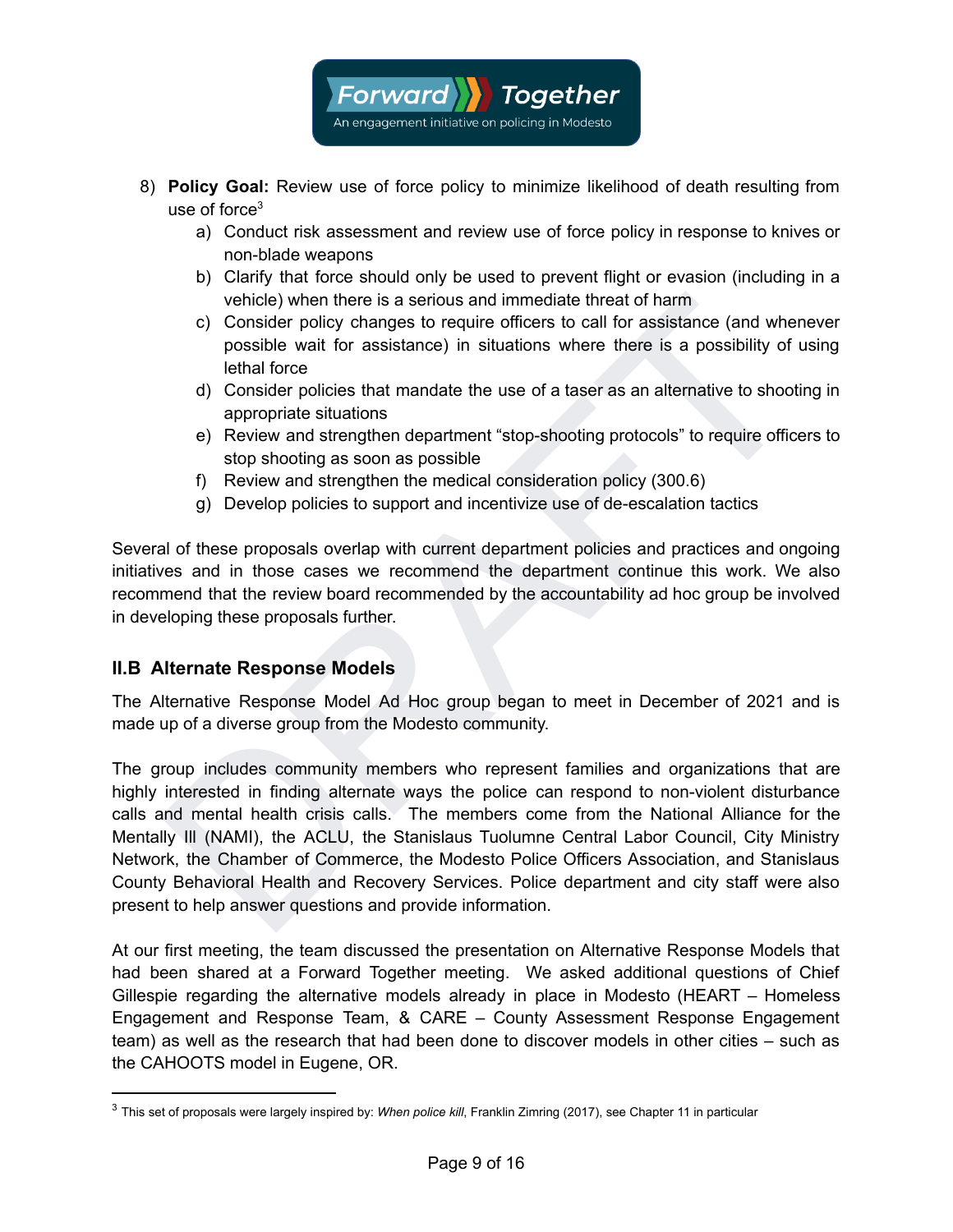

It was confirmed that a CHAT team (Community Health and Assistance Team) was already being formed by the Modesto Police Department and that parts of this program were modeled after the CAHOOTS program. The CHAT Program consists of two outreach workers who respond to calls for service that do not present a significant safety risk. The City was also in the process of reviving the MCERT (Mobile Crisis Emergency Response) program that pairs a police officer with a mental health clinician to respond to mental health crisis calls for service.

iss of reviving the MCERT (Mobile Crisis Emergency Response) program that pairs a<br>officer with a mental health clinician to respond to mental health crisis calls for service.<br>Informing the police in using alternative ergon The ad hoc group was highly supportive of researching and confirming various ways of supporting the police in using alternative responses to mental health crisis situations. Several of the ad hoc group members shared their knowledge of when crisis calls had been handled poorly. The police also shared how they previously felt their only options had been to use either the emergency room, jail, or a "5150 hold" to handle individuals causing a disturbance as they aren't qualified to assess a possible mental impairment and instead could only hold the individual for 72 hours until they could be seen by a mental health clinician. In researching several models, it became clear that having teams of clinicians, or a team with a police officer and clinician paired together, would be better equipped to handle those calls in a more immediate and effective manner.

The Chief shared data which identified that in 2020 there were 19,238 calls for service related to unhoused individuals and/or individuals suffering from some form of mental illness. Of these calls 6,945 were identified as having some indication of a safety risk for the responding officer, but 12,293 did not have an identified safety risk. The calls without an indication of safety risk were identified as good candidates for the CHAT program and the calls with a safety risk indication were identified as good candidates for the MCERT program. It was also communicated to the ad hoc group that this call analysis is preliminary and that the true level of need for alternate response could be significantly greater.

The data also indicated that the amount of time typically logged for each mental health call indicates that a team could handle 13 calls in 8 hours. And these calls come in at all hours, requiring the availability of clinicians on a 24/7 basis. So in order to handle the volume of calls needed, and be available 24/7, the CHAT and MCERT teams would need to be scaled up. A preliminary plan shared is that the CHAT team should include additional full-time outreach staff along with several supervisors. We were also informed that many highly qualified individuals have applied for the current two open positions on the CHAT team, which is a positive indication that staff could be found to scale up this program.

For the MCERT program, it was recommended that several mental health clinicians be hired to each be paired with an officer to handle emergency crisis calls.

In addition, the team also discussed and collected information on the following: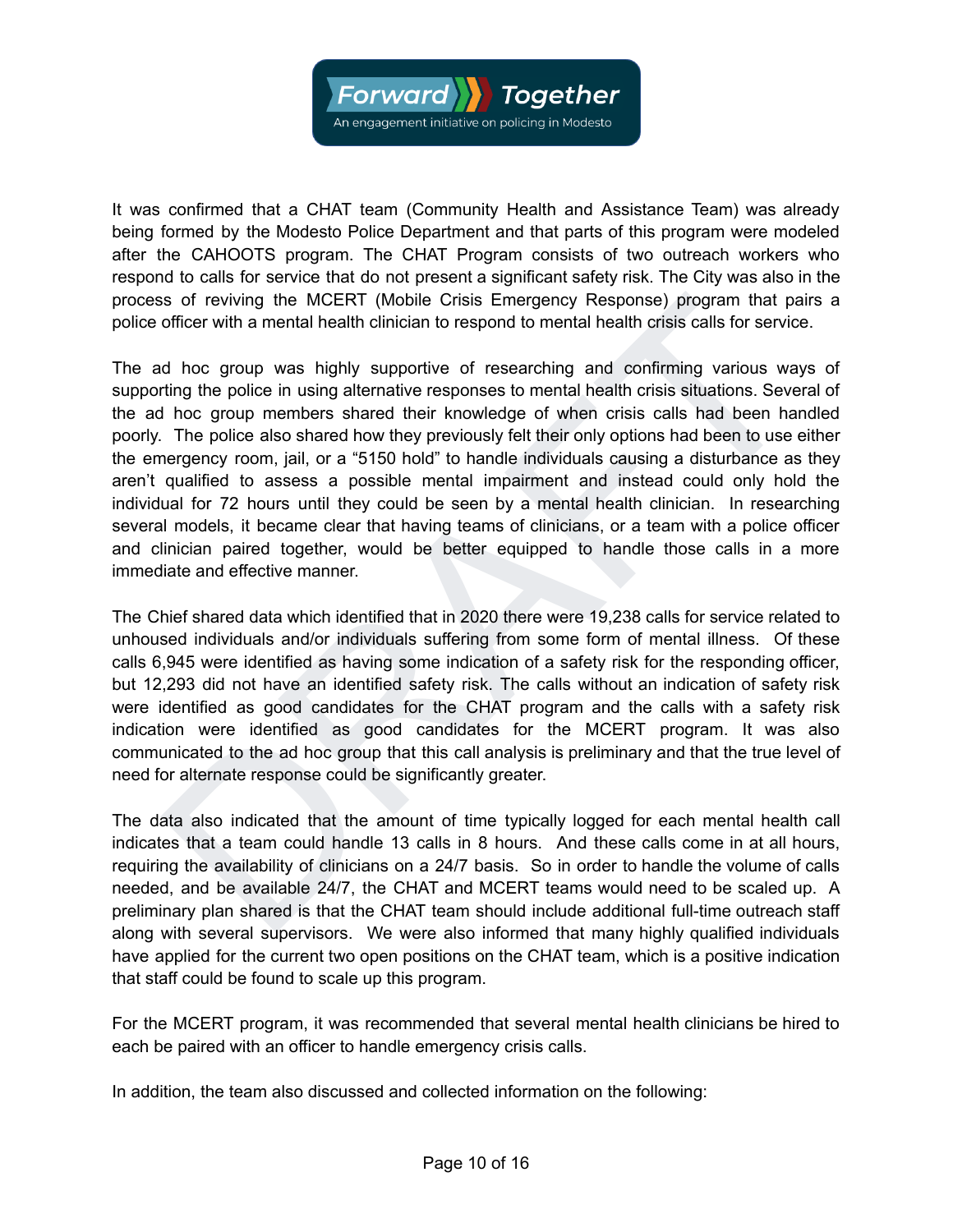

- Whether the alternative response program should be under the police department or set up as a separate non-profit (as CAHOOTS is)
	- Based on the fact that the alternative response teams would be responding to 911 calls, some felt that it should be under the MPD. However, an ad hoc member from the ACLU shared that their organization felt strongly that these teams should be governed separately from the police, so they aren't at risk of being eliminated if there is a change in police leadership.
- Whether basic information could be shared between police and mental health crisis responders in order to provide the appropriate response. A team member volunteered to research how other cities respond to this need. We found existing law allows pertinent information to be shared when police and a mental health worker are responding together on a crisis call. This would provide informed collaboration to better support community members experiencing mental health crises.
- cals, some retain and in the product increment to the other than an increment to the ACLU shared that their organization felt strongly that these teams should be governed separately from the policie, so they aren't at risk ● What training police officers currently receive to recognize and handle calls that involve a person struggling with mental health. It was confirmed that this training has been minimal in the past, but a 40-hour crisis intervention training will be conducted over the next few months for all police department staff that will include de-escalation training, and mental health response training with role playing, as well as the opportunity to learn from those with a family member who struggles with mental health.
- Funding sources for the alternate response program. After learning that the CHAT team is funded by a HUD grant, we debated whether using grant funding for an alternative response program is the best way to go, and if these programs could be made part of the city budget as we see it as an important part of how our community is kept safe. In doing research it was found that some other cities are funding these programs directly through the city budget.
- Whether there should be an oversight panel created to review monthly or quarterly how each mental health call was handled by the police during that time period.

After much discussion and research, the Alternative Response Model Ad Hoc group would like to recommend that the City take the following steps:

- 1) **Support the launch or scaling up of alternative response programs,** to include the following for our community, in order to handle the call volume identified in the 2020 data, and provide support for mental health crisis calls on a 24/7 basis. We also recommend that the City continue to assess and respond with additional programs as emerging needs are confirmed, in coordination with BHRS.
	- a) CHAT Pairs two Outreach/Health workers together to respond to non-safety-related 911 calls.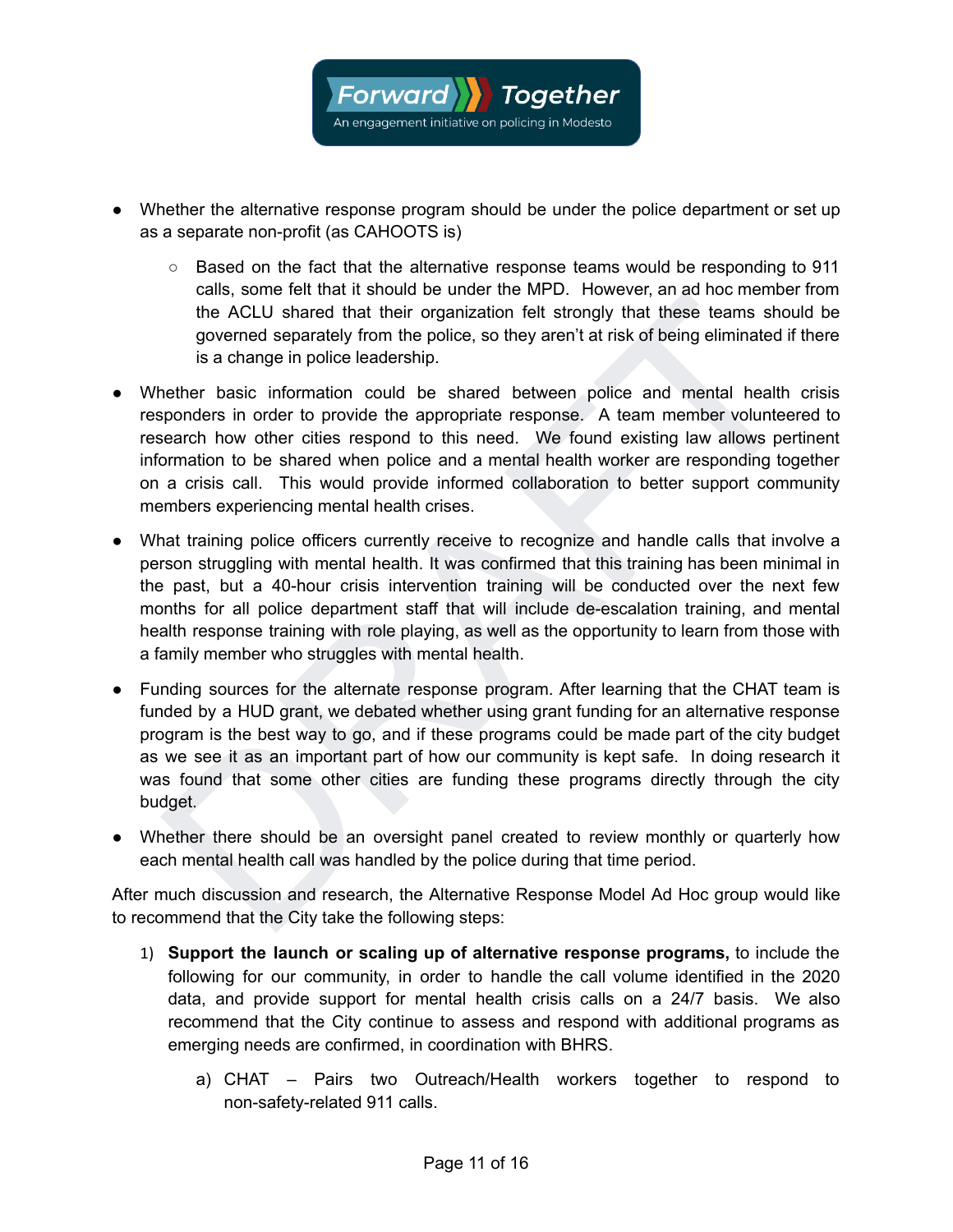| <b>MODESTO</b>                                                                                                                                                 |                                                                                                                       | <b>Future CHAT Expansion Example</b>                                                           | <b>Annual Expansion Costs</b>                                                                                                 |                                                                                         |
|----------------------------------------------------------------------------------------------------------------------------------------------------------------|-----------------------------------------------------------------------------------------------------------------------|------------------------------------------------------------------------------------------------|-------------------------------------------------------------------------------------------------------------------------------|-----------------------------------------------------------------------------------------|
| <b>CHAT Capabilities</b><br>11 total personnel<br>⋗<br>26 CFS per day<br>⋗<br>7 Day Coverage<br>⋗<br><b>Evening Coverage</b><br>⋗<br>Navigator Assistance<br>↘ | Civilian Supervisor<br>CHAT Team 1<br>A Squad 6-5pm<br>CHAT Team 2<br>A Squad 12-11pm<br>Navigator 1<br>A Squad 6-5pm | CHAT Team 3<br>A Squad 6-5pm<br>CHAT Team 4<br>B Squad 12-11pm<br>Navigator 2<br>B Squad 6-5pm | Personnel Salaries -<br>2 Navigator vehicles-<br>Equipment (Phone/iPad/Service) -<br>Radios-<br>Overtime-<br>Total<br>Ongoing | \$957,000<br>\$90,000<br>\$13,068<br>\$38,500<br>\$55,000<br>\$1,153,568<br>\$1,012,000 |

An engagement initiative on policing in Modesto

**Together** 

**Forward** 

- - b) MCERT Pair Mental Health Clinicians with officers to respond to mental health emergency 911 calls.
	- c) M&M Pair two Mental Health Clinicians to respond to mental health crisis calls.
	- d) Clinician on-call have a Mental Health Clinician available to consult with any team/officer on a call that is deemed to need a mental health consult.
- Fig. 1. Estimated starfing to an and budget for CHAT program spaces in the starting of the starting of the starfing plan and budget for CHAT program spansion provided by MPD<br>
DRAFT Pair Mental Health Clinicians with offi 2) **Allocate funding to launch/scale up these programs** and commit to securing long-term, sustainable funding so these programs don't disappear when grant funds run out. An initial start-up cost of approximately \$1.1 million was outlined by MPD for the expanded CHAT program, with an on-going cost of approximately \$1 million per year (see Fig.1 above). It was also suggested that the MCERT program would need approximately \$500k per year of ongoing cost. The total cost could be supported by leveraging additional long-term funding sources from recent state and federal funds specifically earmarked for mental health crisis response. We believe that these programs will provide better services to the community when they are utilized, allow MPD to make better use of limited policing resources, and will be highly cost effective, without reducing the current number of police officers.
- 3) **Create a Crisis Response Stakeholder Group** to include local mental health organizations, hospitals, health insurance providers, school counselors, families & law enforcement – to strengthen the crisis services response in our community, and provide more coordinated on-going care plans for those experiencing a mental health crisis.
	- a) **We recommend this stakeholder group develop a collaborative education seminar/handout for the Community on how to access services and navigate the system** when a family member has a mental health crisis, especially for those for whom English is a second language, and info on assisted outpatient treatment programs (Laura's law).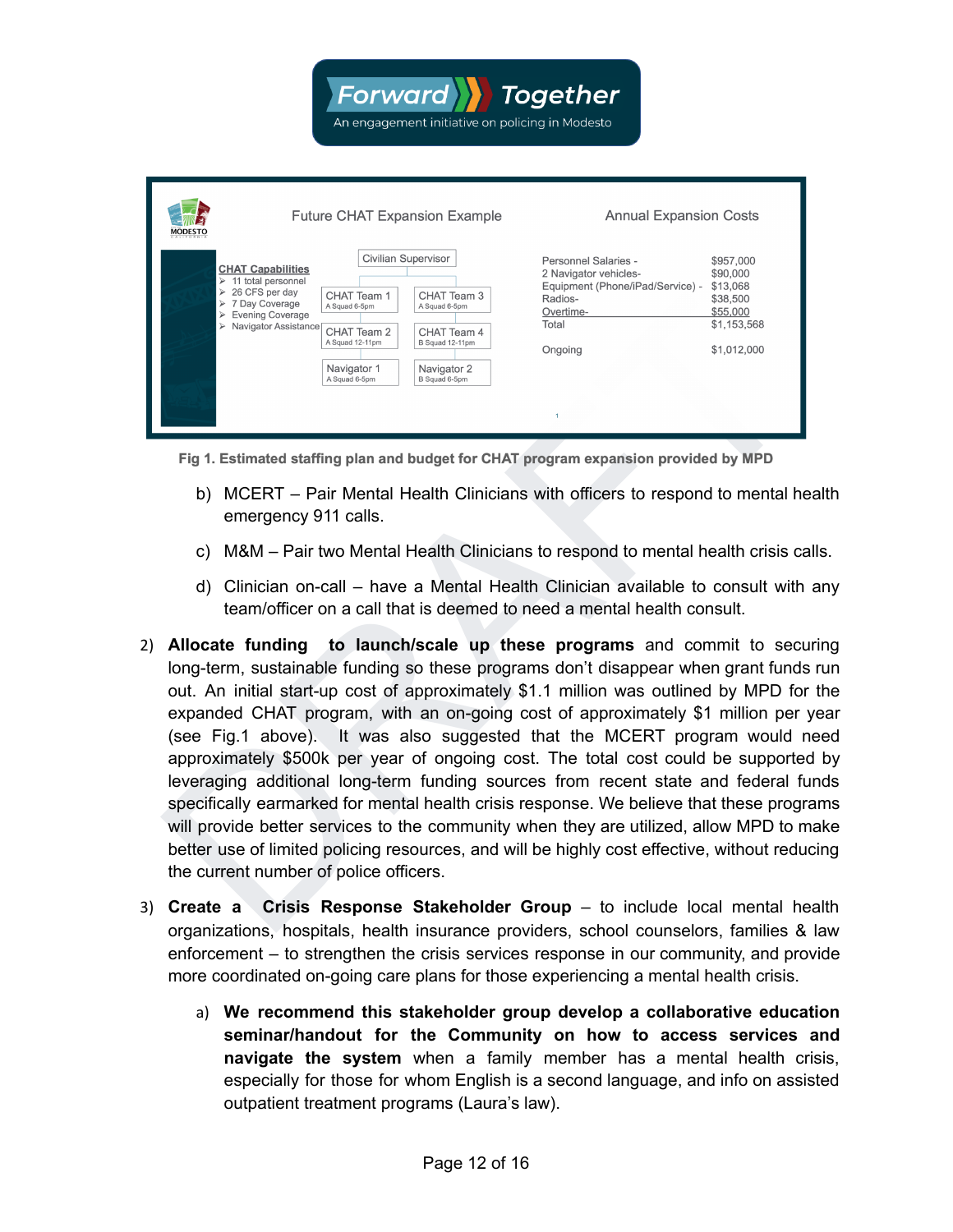

- 4) **Require 40 hours of Crisis Intervention training** for all law enforcement personnel to include de-escalation training, mental health response training, with actual role-playing practice required. This training would also be required within the first year for any new officer and/or they would be paired with an FTO who has been through this training.
- 5) **Allocate funding to support an upgrade in technology by the MPD** to better support the tracking of data and outcomes on alternate response calls, so we have a better understanding of the true need and effectiveness of these alternative response models.
- Allocate funding to support an upgrade in technology by the MPD to better support<br>the tracking of data and outcomes on alternate response calls, so we have a better<br>understanding of the ture need and effectiveness of thes 6) **Ensure on-going community oversight is conducted regarding how police are handling calls related to mental health crises**. This could be combined with the panel being recommended by the Accountability group. But we would like to ask that any mental health calls handled by the police or an alternate response team be reviewed on a monthly or quarterly basis to determine if they were handled appropriately.

It is our belief that implementing these recommendations will make our community a safer place for those experiencing a mental health or non-violent crisis in our city.

#### <span id="page-12-0"></span>**II.C Accountability**

We begin with a brief summary of the four ad hoc group meetings and two Forward Together Working Group meetings dedicated to Accountability:

- December 20, 2021: Full working group meeting on the Modesto Police Department's existing Accountability processes in hiring, complaints, discipline, use of force and officer-involved shooting review, body and car cameras, internal affairs, audits, personnel records, racial/identity profiling, release of records, and state laws.
- January 19, 2022: Accountability Ad Hoc meeting where we discussed the upcoming presentation on Exploring Accountability models and debated whether we should have such a presentation, how to ensure it was educational/unbiased, and what additional perspectives needed to be included in our research.
- January 20, 2022: Full working group meeting on Exploring Accountability/Oversight models used in other jurisdictions including the Sonoma County Independent Office of Law Enforcement Review and Outreach, City of Riverside Community Police Review Commission, Sacramento Community Police Review Commission/Office of Public Safety Accountability, and the Anaheim Police Review Board/Office of Independent Review.
- February 2, 2022: Accountability Ad Hoc meeting where we all agreed that in order to implement a successful local Accountability/Oversight model we have to have buy-in and support from all stakeholders involved as well as trust in any review board and/or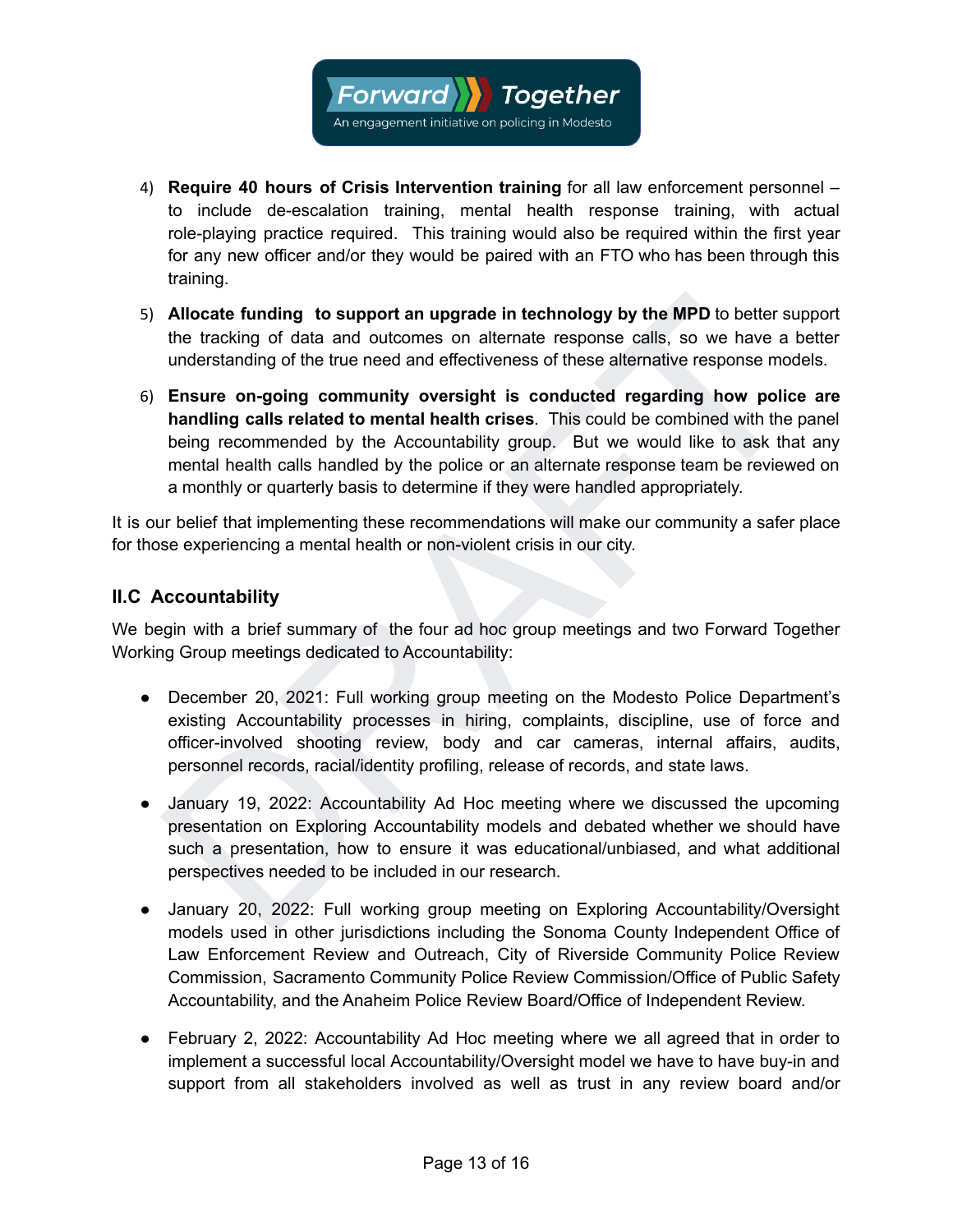

independent auditor from both LE and community members. We also focused on the City of Anaheim's Accountability model and agreed to hear more from them.

- February 17, 2022: Accountability Ad Hoc meeting where we further discussed the Anaheim Accountability model, debated the necessity of subpoena power, and the authority to discipline officers.
- attrionly to also pline omcers.<br>
March 16, 2022: Accountability Ad Hoc meeting where we had a presentation from Steve<br>
Connolly, an attorney with the OIR Group (the Independent Auditors contracted by the<br>
City of Anaheim) • March 16, 2022: Accountability Ad Hoc meeting where we had a presentation from Steve Connolly, an attorney with the OIR Group (the Independent Auditors contracted by the City of Anaheim) and Anaheim Police Dept. Deputy Chief Rick Armendariz, who also worked for the Modesto Police Department for 24 years. We discussed a "Hybrid Model" that incorporates both the community outreach involved in having a civilian review board as well as the expertise and professionalism that an Independent Auditor/Investigator brings to the process. We also affirmed our view that what is most important in any model is buy-in, trust, transparency, and improving the relationship between community members and local law enforcement.
- March 23, 2022: Full working group meeting where the Accountability Ad Hoc group presented our tentative recommendation: Implement a Hybrid Civilian Oversight Model that includes a review board and an independent auditor/investigator.

Through this process we learned about Modesto Police Department's existing Accountability processes in hiring, complaints, discipline, use of force and officer-involved shooting review, body and car cameras, internal affairs, audits, personnel records, racial/identity profiling, release of records, and state laws. We learned about the various accountability and oversight models that exist in numerous cities and counties, their components, as well as their successes and failures. Most importantly we learned that these models vary tremendously from jurisdiction to jurisdiction, many have worked, others haven't, and in some places it's too early to tell. There is no "one size fits all" model and we have to find out what works best for Modesto.

Throughout these conversations we identified several important questions that guided our work and that we feel will be important moving forward in implementing and evaluating our recommendations:

- Do we feel an Independent law enforcement Accountability/Oversight model would improve relations between community members and local law enforcement?
- What documents/evidence does an Independent Auditor, Review Board, etc., have access to?
- What access does an Auditor, Board, etc., have to the Police Department?
- What is the Police Officer's Associations (POA) access to the Auditor, Board, etc.?
- What has worked in the implementation of the various models we've learned about? What hasn't?
- What would participants/stakeholders change if they could?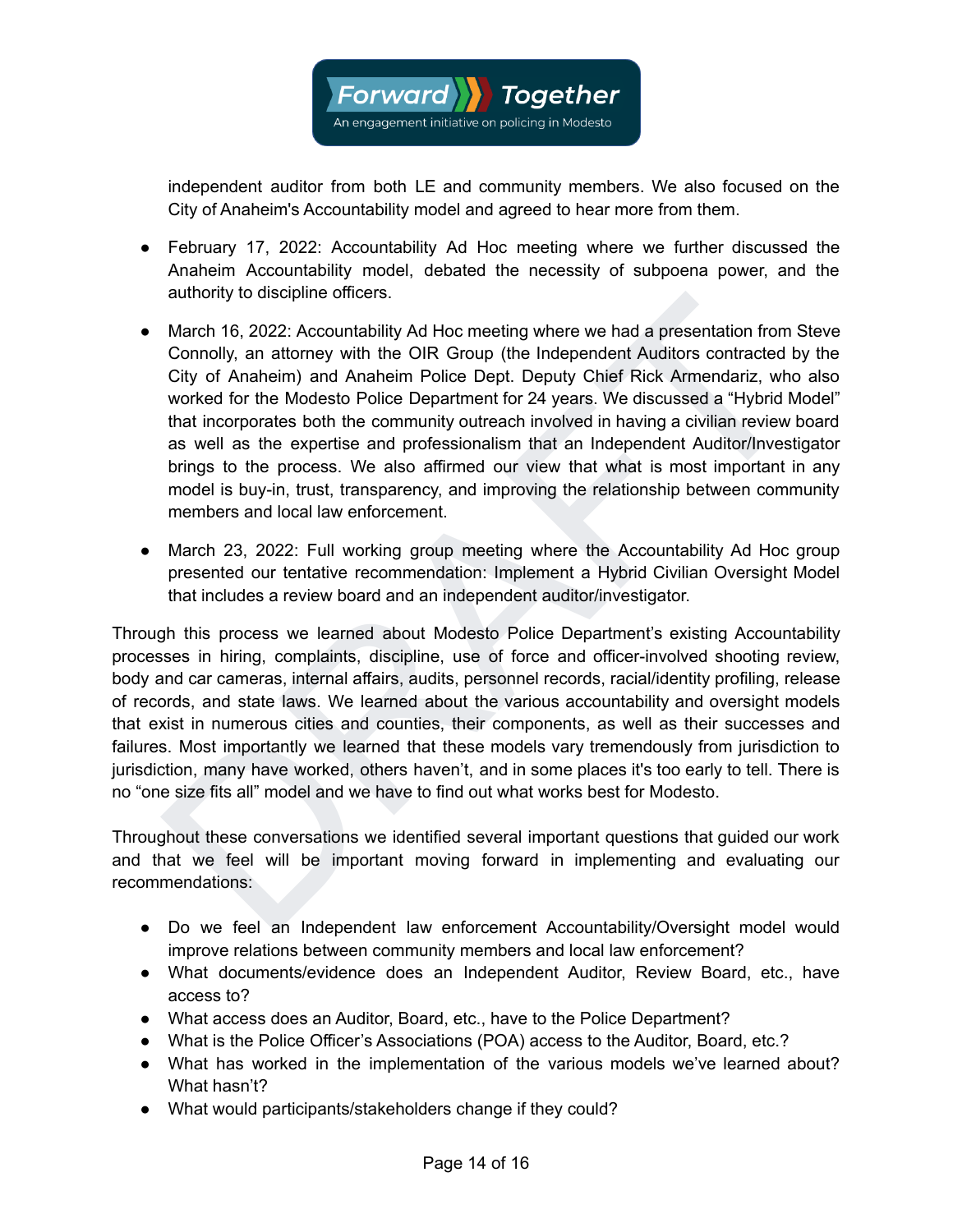

- We've heard from officers and independent auditors from Anaheim; what do members of the Review Board and other community members think about the city's hybrid model and how it operates? Has it improved community-police relations?
- How do we ensure all stakeholders agree on how to move forward?
- How do we ensure any oversight board members and/or independent auditors are trusted and respected by all stakeholders?

trusted and respected by all stakeholders?<br>
commend that the City of Modesto begin to implement a hybrid audit/review oversight<br>
that includes a cityilan review board and an independent auditor/investigator, using the<br>
Ana We recommend that the City of Modesto begin to implement a hybrid audit/review oversight model that includes a civilian review board and an independent auditor/investigator, using the city of Anaheim's model as a reference. The process of creating and appointing a civilian review board should involve significant community input and could be similar in some ways to the Forward Together process. The city of Anaheim's model utilizes Independent Auditors hired as third party contractors. The important components of the Anaheim's Hybrid model and their purposes are:

- 1) Civilian Oversight Board (COB) made up of community members:
	- a) Conducts monthly public meetings
	- b) Receives community concerns and complaints
	- c) Produces annual reports
	- d) Works closely with the police department, independent auditor, and the city to ensure transparency and community trust
- 2) Independent External Auditor
	- a) Provides Critical Incident Review and Analysis (officer-involved shootings, uses of force, internal investigations)
	- b) Evaluates and makes recommendations related to training
	- c) Reviews and makes recommendations related to Department Policy
	- d) Reviews and receives complaints and reviews internal investigations
	- e) Provides Discipline System Integrity Assessment
	- f) Works closely with COB and police department to ensure transparency and community trust
	- g) Work products are, whenever possible, public and easily accessible<sup>4</sup>
- 3) Major Incident Review Team (MIRT):
	- a) Stakeholders review major incidents with the goal of improving training, tactics, equipment, policy, and discipline

We believe that developing and implementing a similar system, tailored to the needs of the City of Modesto, will be the best path forward to improving transparency and accountability and ultimately building trust between the community and the City.

<sup>4</sup> see <https://www.anaheim.net/4802/Police-Review-Board>